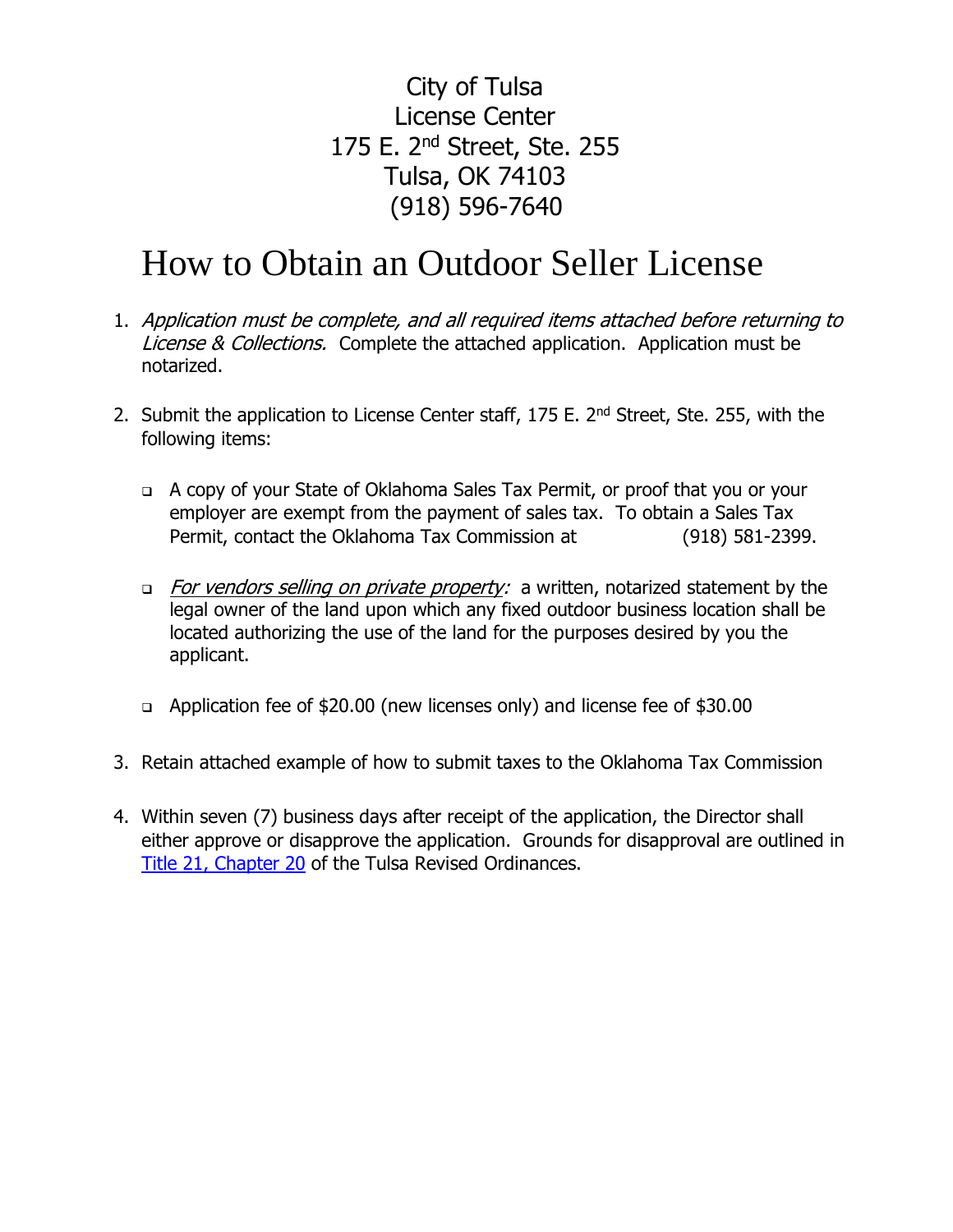

# Application for

# Outdoor Seller License

| Applicant Name (First)                                                                               | (Middle)            | (Last)                |              |
|------------------------------------------------------------------------------------------------------|---------------------|-----------------------|--------------|
|                                                                                                      |                     |                       |              |
| <b>Local Address</b>                                                                                 | City                | <b>State</b>          | Zip Code     |
|                                                                                                      |                     |                       |              |
| Legal Address                                                                                        | City/State/Zip Code |                       | Phone Number |
|                                                                                                      |                     |                       |              |
| Name of Business and Brief Description of Business to be Conducted and Items to Be Sold              |                     |                       |              |
|                                                                                                      |                     |                       |              |
|                                                                                                      |                     |                       |              |
|                                                                                                      |                     |                       |              |
|                                                                                                      |                     |                       |              |
|                                                                                                      |                     |                       |              |
|                                                                                                      |                     |                       |              |
| Legal Description and Address of Fixed Outdoor Location Desired for Business - Seasonal Vendors Only |                     |                       |              |
|                                                                                                      |                     |                       |              |
|                                                                                                      |                     |                       |              |
|                                                                                                      |                     |                       |              |
|                                                                                                      |                     |                       |              |
|                                                                                                      |                     |                       |              |
|                                                                                                      |                     |                       |              |
| Days of Week and Length of Time Business will be Conducted                                           |                     |                       |              |
|                                                                                                      |                     |                       |              |
| License Number and Description of Any Vehicle to be Used                                             |                     | <b>Business Hours</b> |              |
|                                                                                                      |                     |                       |              |
|                                                                                                      |                     |                       |              |
| Oklahoma Tax Commission Sales Tax Number and Expiration Date                                         |                     |                       |              |
|                                                                                                      |                     |                       |              |
| Description and Content of Any Signs to be Used                                                      |                     |                       |              |
|                                                                                                      |                     |                       |              |
| Employer Name (if not self-employed)                                                                 |                     |                       |              |
|                                                                                                      |                     |                       |              |
|                                                                                                      |                     |                       |              |
| <b>Employer Address</b>                                                                              |                     |                       |              |
|                                                                                                      |                     |                       |              |
| <b>Brief Description of Credentials</b>                                                              |                     |                       |              |
|                                                                                                      |                     |                       |              |
|                                                                                                      |                     |                       |              |
|                                                                                                      |                     |                       |              |
|                                                                                                      |                     |                       |              |
|                                                                                                      |                     |                       |              |
|                                                                                                      |                     |                       |              |
|                                                                                                      |                     |                       |              |
|                                                                                                      |                     |                       |              |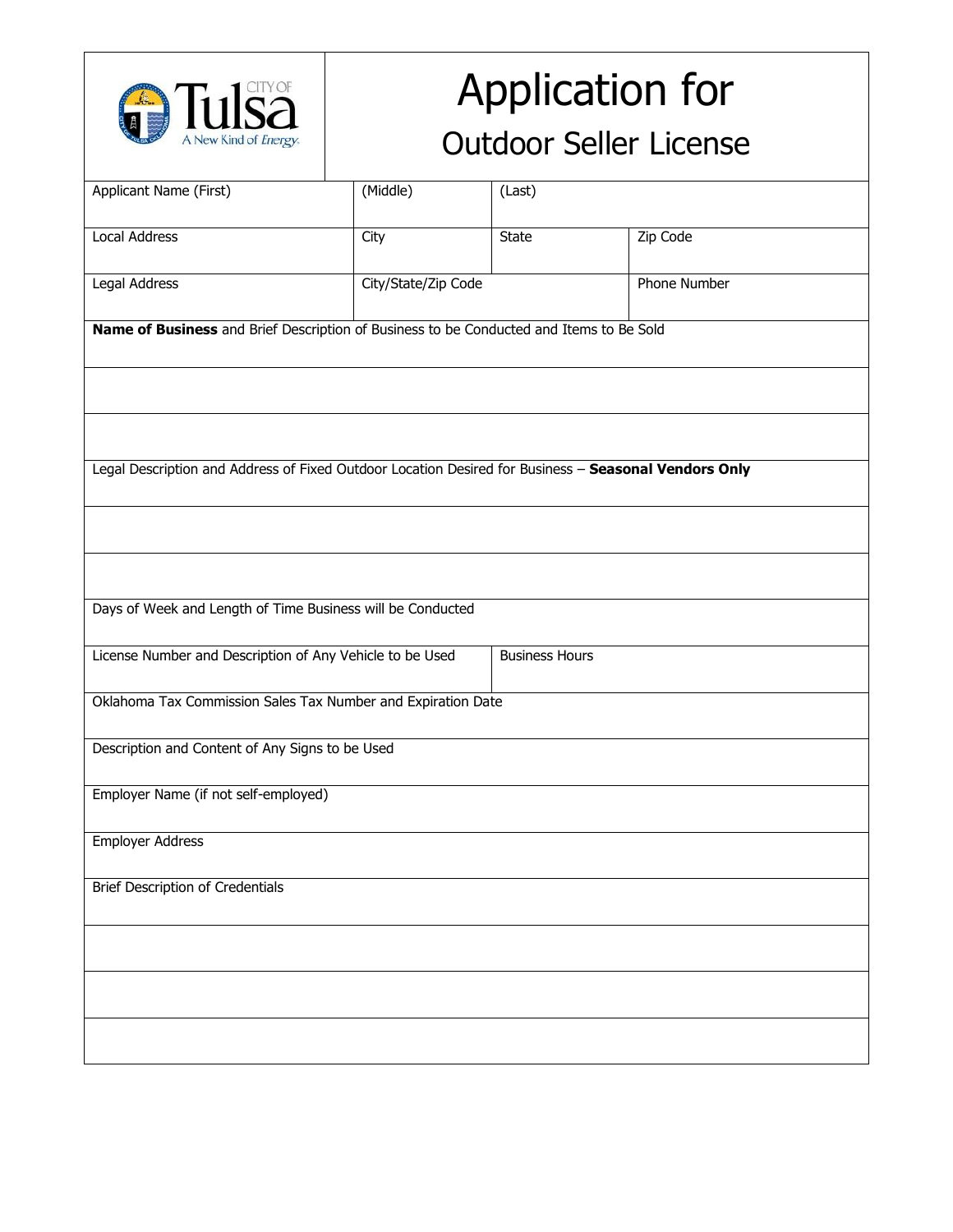I \_\_\_\_\_\_\_\_\_\_\_\_\_\_\_\_\_\_\_\_\_\_\_\_\_\_\_\_\_\_\_\_\_\_, of lawful age being first duly sworn, deposes and says as follows. I have not been convicted within the previous five (5) years of a felony or misdemeanor involving dishonesty or fraud, and the punishment or penalty assessed.

I am aware that my license may be revoked for any fraudulent information submitted in this application and for violation of any applicable provisions of the Outdoor Seller's Ordinance.

Signature of Deponent (Applicant)

Subscribed and sworn before me this day of the set of the set of the subscribed and sworn before me this

My Commission Expires

Notary Public

#### **The outdoor seller shall not sell or vend from his or her vehicle or conveyance when:**

Within one hundred fifty (150) feet of a public or private school grounds during the hours of regular school session, classes or school-related events in said public or private school, except when authorized in writing by said school.

Within one hundred fifty (150) feet of the entrance to a business establishment which is open for business and is offering for sale the same or similar product as an item offered for sale by the mobile vendor unless authorized in writing by the stationary business establishment.

Within one hundred fifty (150) feet of a restaurant, café or eating establishment which is open for business unless authorized in writing by the stationary business establishment.

Within one hundred fifty (150) feet of a public park of the City where a City authorized concession stand is located during times other than during the course of a public celebration except as approved by the City.

Within one hundred fifty (150) feet of City property where a City authorized concession stand is located during the course of a public celebration when nonprofit organizations are permitted to engage in the sale of merchandise and food at such property.

Within one hundred fifty (150) feet of the location for which a special event permit has been issued during the time specified from the start through completion of the special event.

#### **The outdoor seller also agrees to report taxes as described on the attached example form.**

\_\_\_\_\_\_\_\_\_\_\_\_\_\_\_\_\_\_\_\_\_\_\_\_\_\_\_\_\_\_\_\_\_\_\_\_\_\_\_\_\_\_\_\_\_\_\_\_\_\_\_ \_\_\_\_\_\_\_\_\_\_\_\_\_\_\_

I state that I am the outdoor seller on said application and have read the above criteria and attest that I will comply with all five (5) stipulations as stated. I further understand that if found not to be in compliance with the above stipulations will be subject to immediate removal and/or citations.

Signature Date Date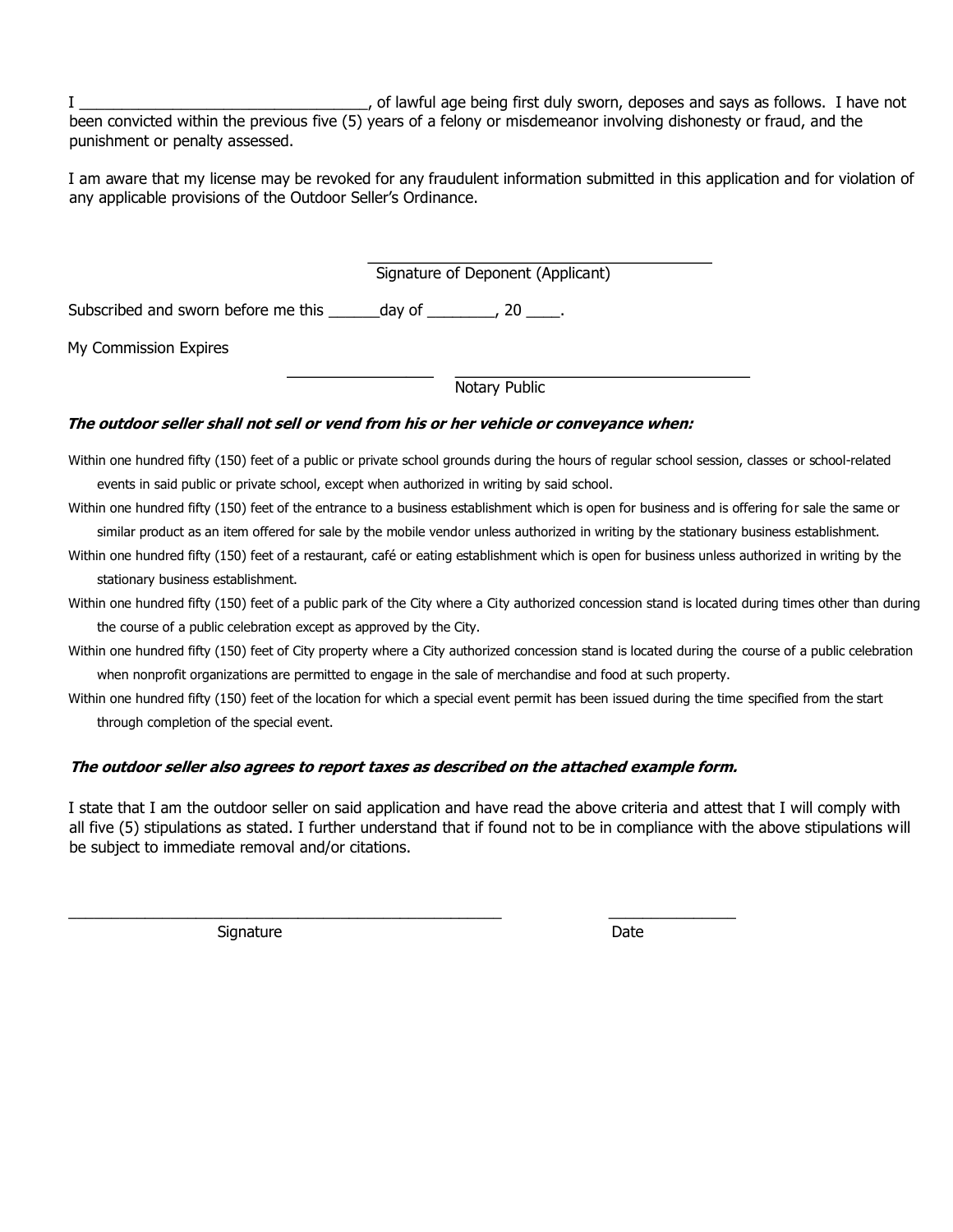

Attention Vendors!!!

#### **See "Oklahoma Sales Tax Return" below:**

- **Please write your SSN or FEIN # on Letter A. If you don't have one, you can write your ITIN #.**
- **Please write your Account # on Letter D. If you don't have one, please write CASUAL.**

**See "Oklahoma Sales Tax Return Supplement" below:** 

• **When reporting taxes to the Oklahoma Tax Commission, please report 3.65% of sales made within Tulsa city limits under the 7281 City Code.**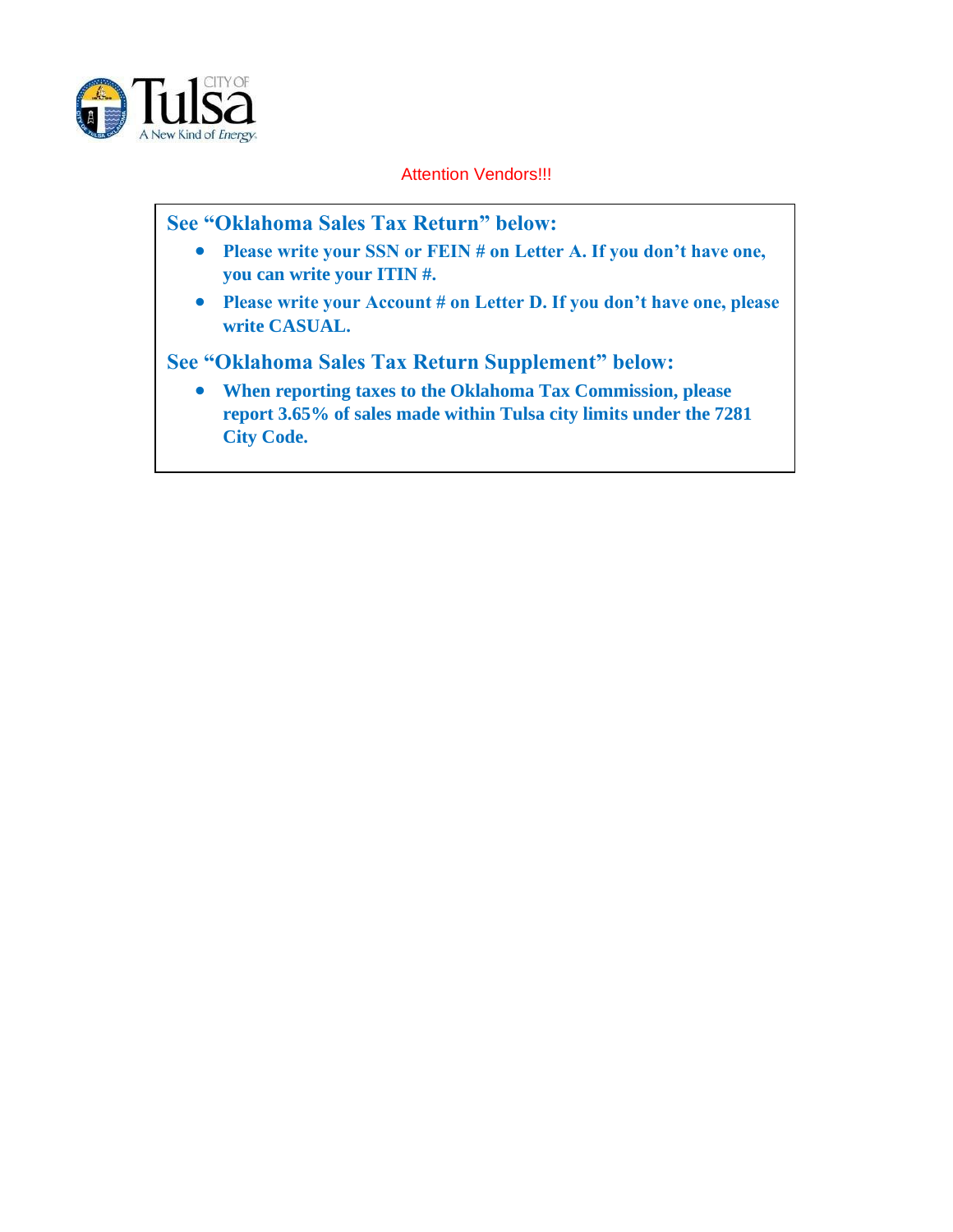### Casual Sales Tax Report for City of Tulsa Sales

同窗间

| -Office Use Only-<br>STS 20002-A<br><b>Revised 11-2019</b>                                     | Oklahoma Sales Tax Return |                              |                                                      |            |
|------------------------------------------------------------------------------------------------|---------------------------|------------------------------|------------------------------------------------------|------------|
| A. Taxpayer LJ FEIN<br>SSN<br><b>B. Reporting Period</b>                                       | C. Due Date               | D. Account Number            | E. Amended Return                                    |            |
| (check one, enter number below)                                                                |                           |                              |                                                      |            |
|                                                                                                |                           |                              | H. Page $\overline{01}$ of Page(s)                   |            |
|                                                                                                |                           | F. Out of Business           |                                                      |            |
|                                                                                                |                           |                              | Date Out of Business: _____<br>MM/DD/YY              |            |
| Name                                                                                           |                           | G. Mailing<br>Address Change |                                                      |            |
|                                                                                                |                           | G. New Mailing Address       |                                                      |            |
| Address                                                                                        |                           |                              |                                                      |            |
|                                                                                                |                           | Address                      |                                                      |            |
| State<br>ZIP<br>City                                                                           |                           |                              |                                                      |            |
|                                                                                                |                           | City                         | <b>State</b>                                         | ZIP        |
| I. Off-Premise                                                                                 | 00                        |                              |                                                      |            |
|                                                                                                |                           |                              | ------ - Dollars -------------------Cents -          |            |
|                                                                                                |                           |                              |                                                      | 00         |
| 2. Removed from inventory and consumed or used or purchases for which direct payment is due  + |                           |                              | the control of the control of the control of         | 00         |
|                                                                                                |                           |                              |                                                      | <u>.00</u> |
|                                                                                                |                           |                              |                                                      | $_{.00}$   |
|                                                                                                |                           |                              |                                                      |            |
|                                                                                                |                           |                              |                                                      |            |
|                                                                                                |                           |                              | <u> 1989 - Johann Barn, fransk politik (</u> † 1922) |            |
|                                                                                                |                           |                              |                                                      |            |
|                                                                                                |                           |                              | the contract of the contract of the contract of      |            |
|                                                                                                |                           |                              |                                                      |            |
| J. Sales Tax Exemption Schedule (Use whole dollars on y)                                       |                           |                              |                                                      |            |
| 3a. Sales to Those Holding Sales                                                               |                           |                              |                                                      |            |
| 3b. Gasoline Sales with State                                                                  |                           |                              |                                                      |            |
|                                                                                                |                           |                              |                                                      |            |
| 3c. Motor Vehicle Sales on which                                                               |                           |                              |                                                      |            |
|                                                                                                |                           |                              |                                                      |            |
| 3e. Sales Subject to Federal Food                                                              |                           |                              |                                                      |            |
|                                                                                                |                           |                              |                                                      |            |
|                                                                                                |                           |                              |                                                      |            |
|                                                                                                |                           |                              |                                                      |            |
|                                                                                                |                           |                              |                                                      |            |
|                                                                                                |                           |                              |                                                      |            |
|                                                                                                |                           |                              |                                                      |            |
|                                                                                                |                           |                              |                                                      |            |

Date:

*Theinformationcontainedinthis returnandanyattachments is trueandcorrecttothebestofmy knowledge.*